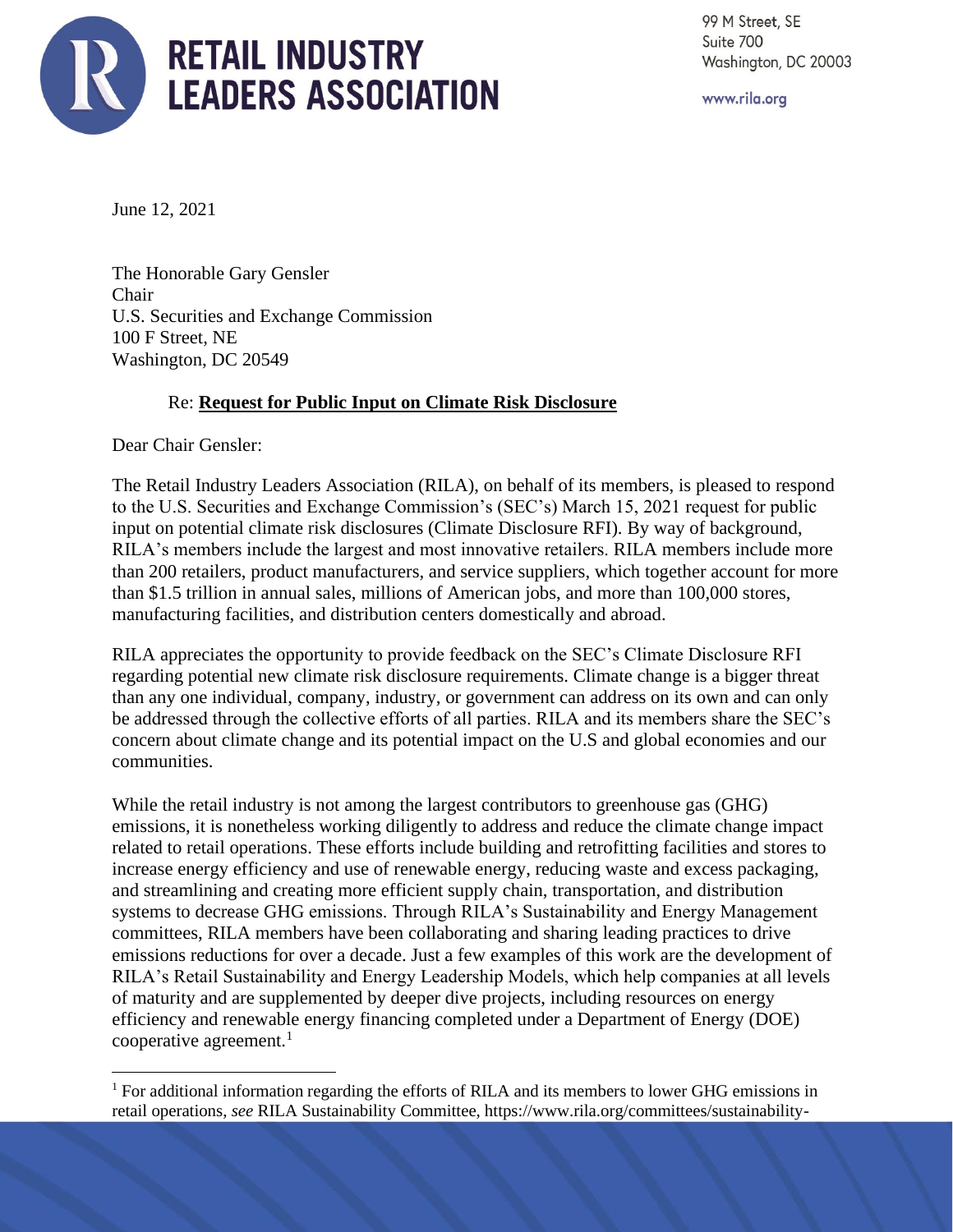Effective public policy has a critical role to play in protecting communities and economies globally from climate change's most disruptive impacts, and the United States should not shy away from its obligation to act. RILA's members have identified climate-related corporate disclosure and governance as one of the top five impact areas within RILA's Retail Climate Priorities published earlier this year.<sup>2</sup> The other climate-related priorities are transportation, buildings and facilities, clean energy, and waste. These priorities were identified based on the GHG policy areas where the retail industry is a key stakeholder and are organized by the GHG impact areas where emissions categories most closely intersect with retail impact and spheres of influence. The retail industry is an ally in the fight against climate change and stands ready to partner with policymakers and provide constructive insights for each of these priorities as we work towards achievable goals.

RILA and its members fully support the SEC's goal of providing investors with all material information relevant to investment decision making, including climate risk-related information and look forward to working with the SEC to do so. As the SEC moves forward in determining how best to achieve this goal, RILA urges the SEC to proceed using its long-held principlesbased and materiality-focused approach to disclosures with a view toward transparency and investor protection. Now is not the appropriate time for the SEC to depart from these foundational principles for several key reasons. Comprehensive and accurate measurement and attribution of organizations' GHG emissions is an immature and evolving discipline, and there is no consensus on which metrics are minimally necessary for investors to evaluate what climate risk may be material for particular industries or issuers. Instead, there is an evolving yet immature marketplace of ideas concerning voluntary climate risks disclosure, based in part on an ongoing dynamic among issuers, investors, nongovernmental organizations, and other stakeholders. This marketplace of ideas should be allowed to develop. Additionally, the SEC staff lacks scientific expertise in this area and has no history of mandating prescriptive and broad subject-matter disclosure on so fluid and complex a topic.

Moreover, there are other, more appropriate, forums outside of the SEC regulatory sphere (*e.g.*, other governmental agencies, international efforts, nongovernmental organizations, specific industry and company efforts, and public-private partnerships) that currently are engaged in efforts to directly address climate risks and lower GHG emissions. These ongoing efforts are critical to effecting real change and lowering climate risks. Should the SEC continue down the path of mandating climate disclosures, it should take these considerations into account and pursue an approach that is thoughtful, deliberate, and reflective of the interests of all stakeholders, including issuers.

RILA and its members appreciate the SEC's efforts to gather input and information from all interested stakeholders before embarking on a formal rulemaking process on this important issue.

<sup>2</sup> RILA Retail Climate Priorities. (April 2021) https://www.rila.org/retail-climate-priorities.

committee; Retail Sustainability Model,.https://www.rila.org/retail-compliance-center/retailsustainability-management; RILA's Energy Committee, https://www.rila.org/committees/retail-energymanagement-program; Retail Energy Model, https://www.rila.org/retail-compliance-center/retail-energymanagement. DOE cooperative agreement project: https://www.rila.org/focus-areas/sustainabilityenvironment/financial-management.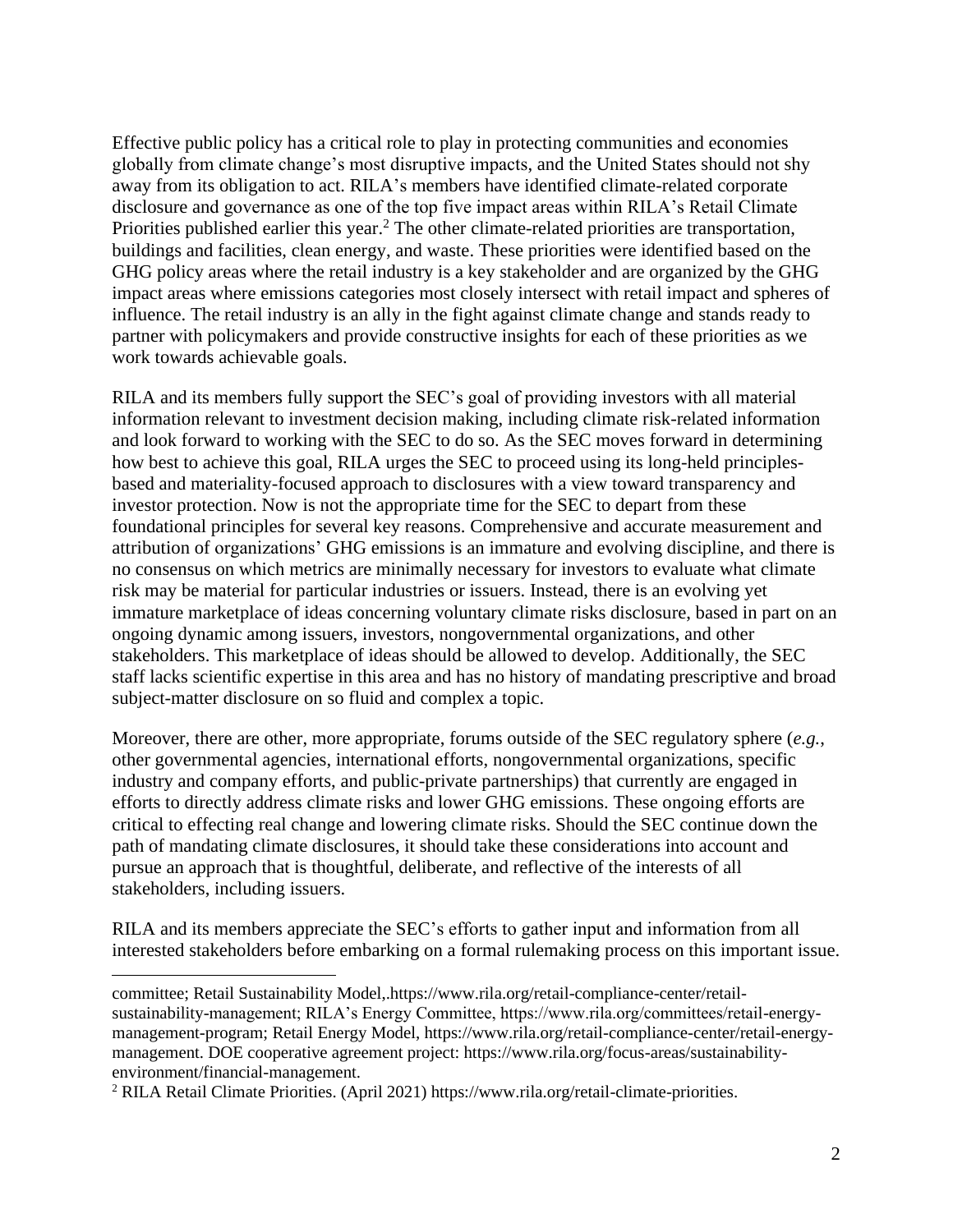RILA's members acknowledge the importance of all the Questions for Consideration that the SEC raised in its request for public comment. Several other industry association commenters have provided detailed analysis of the SEC's statutory authority and mission as well as process and procedure considerations for the SEC to include in its deliberations. Rather than duplicating those considerations here, RILA's comments focus on several fundamental issues highlighted by some Climate Disclosure RFI questions and explain how certain aspects of those questions are relevant to the retail industry.

Specifically, RILA's comments cover three key areas discussed in more detail below: 1) factors for the SEC to consider when developing a climate disclosure requirement; 2) challenges with quantification and comparability of GHG emission data; and 3) suggested format and timing of any potential SEC mandatory climate disclosure requirements and liability considerations. We urge the SEC to take into consideration the comments and concerns detailed below if it moves forward in developing new climate risk disclosure regulations.

### **I.** *Factors for the SEC to Consider When Developing a Climate Disclosure Requirement*

RILA's members see value in aligning and standardizing expectations for climate disclosures. Existing climate disclosure frameworks are useful tools in assisting issuers with crafting voluntary climate-related disclosures and RILA's members understand the desire among some stakeholders that the SEC adopt one of the current voluntary disclosure frameworks as a mandatory climate disclosure requirement. However, no single current voluntary disclosure framework thus far has proven appropriate for every issuer. Therefore, RILA believes that the SEC should not adopt a single framework. Furthermore, RILA does not believe it would be appropriate for the SEC to authorize an existing third-party organization to act as a standard setter with the power to define mandatory climate-related disclosures for all issuers. Instead, the SEC should provide issuers with flexibility in preparing climate-related disclosures, thereby continuing the SEC's proven approach of principles-based disclosure with a focus on materiality.

## **A.** *Lack of Consensus on Current Climate Disclosure Frameworks and Fundamental Concerns Regarding Their Fitness for SEC Reporting Purposes*

The existing voluntary climate disclosure frameworks (*e.g.,* SASB, TCFD, and CDSB) each provide unique benefits. However, the proliferation and misalignment of reporting standards, requests, and ratings hinder companies' abilities to report in a manner that is consistent, reliable, and comparable. While some RILA members already create voluntary climaterelated disclosures that are informed by one or more of these existing frameworks, the use of these frameworks by RILA members is still at a nascent stage. At this time, there is no consensus among RILA's members as to which voluntary climate disclosure framework or set of frameworks (if any) is suitable for all retail companies. In addition, even those members that make voluntary climate disclosures do not report on all metrics within a specific framework for a variety of reasons, including lack of available reliable data and onerous time and cost burdens. Rather, RILA members that make voluntary disclosures most often use climate disclosure frameworks for guidance purposes only.

Moreover, at a more basic level, there is an open question as to whether any of the current voluntary climate disclosure frameworks would be an appropriate mandatory SEC disclosure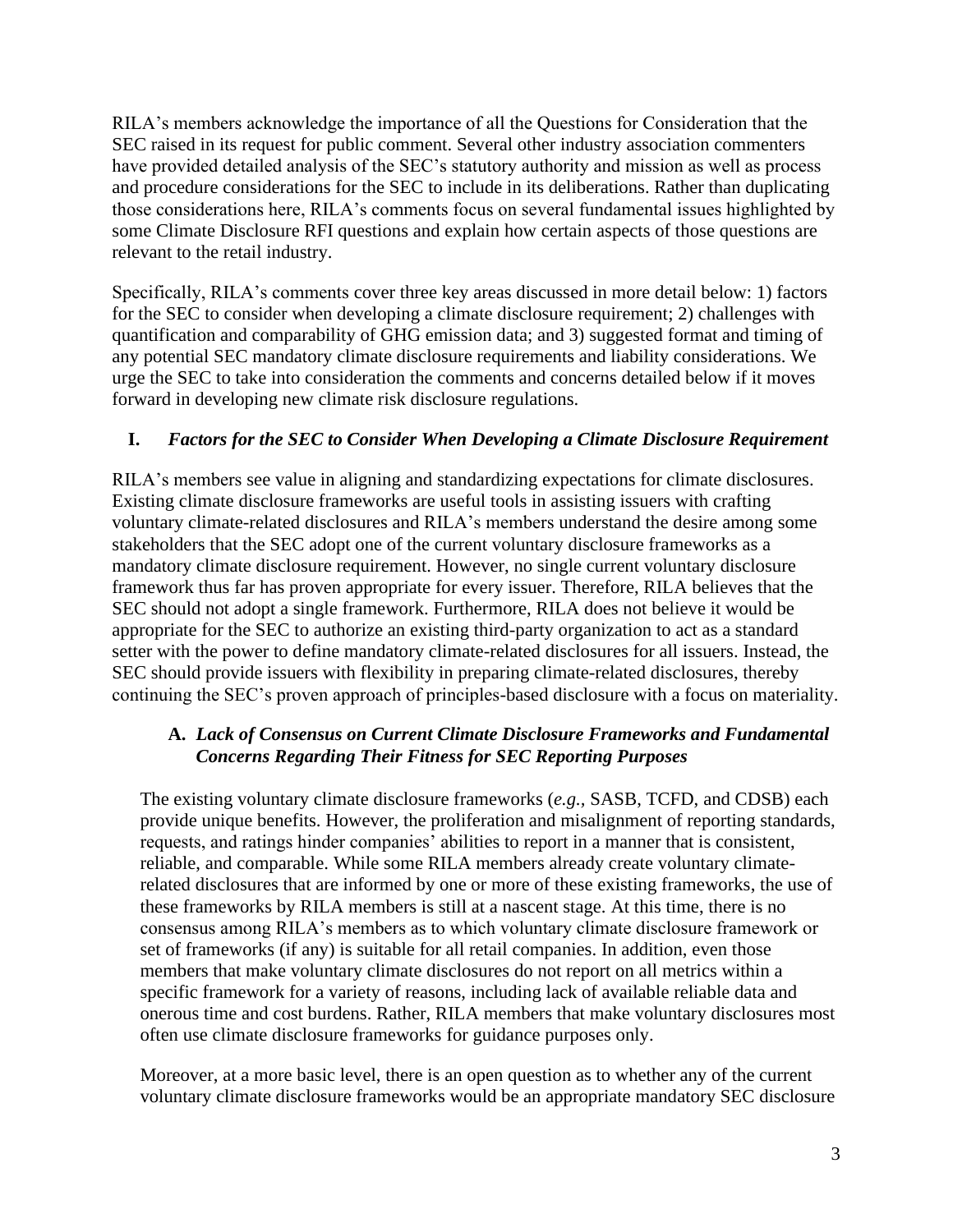standard. Many existing voluntary climate disclosure frameworks leverage the Greenhouse Gas Protocol (GHG Protocol) categorization of emissions. Unlike the SEC's financial reporting requirements for issuers, which are intended to provide investors with information to inform investment decisions, the fundamental purpose and function of the GHG Protocol is to provide accounting standards and tools for organizations and entities to measure and manage their GHG emissions footprints. In contrast to the information included in financial statements that issuers file with the SEC, information provided pursuant to the GHG Protocol and voluntary frameworks on scope 3 emissions will necessarily be incomplete. As discussed in more detail in Section II below, in many instances scope 3 emissions information will be based upon estimates constructed during an emissions inventory exercise that in and of itself can take months, even with third-party support. This reliance upon estimates does not inhibit issuers from understanding their GHG footprint to inform management decision-making on topics, such as where to focus their emission reductions efforts. However, the data gathered would not have the rigor or timeliness otherwise required by SEC annual, quarterly, and periodic reports, and proxy statements, and therefore should not be subject to the same liability regime.

#### **B.** *Need for Robust Governance and Standard-Setting Oversight*

While the idea of the SEC designating an existing climate disclosure framework organization as a SEC climate disclosure standard-setter may be understandably appealing to some, RILA urges the SEC to exercise caution before doing so for several reasons. First, the designation of such an outside organization to take on a quasi-regulatory role in establishing mandatory disclosure requirements for issuers, without the SEC having any role in providing oversight or determining governance and due process, would be a novel approach and unprecedented in SEC rulemaking. Such an approach would be in stark contrast with the Financial Accounting Standards Board, the private standard-setting body subject to SEC oversight that establishes generally accepted accounting principles.

Second, RILA is concerned that the existing voluntary climate disclosure standard-setting organizations may not have sufficiently robust governance systems and oversight in place at this time to take on the quasi-regulatory role of establishing mandatory disclosure requirements for issuers. Any new climate disclosure standard should reflect the input of *all* stakeholders, including issuers. Several existing framework organizations currently lack the necessary governance to ensure that the concerns of all stakeholders, specifically issuers, are adequately reflected in the development and modification of climate risk disclosures. Also, RILA members are concerned that without the formal notice-and-comment rulemaking process and other protections of the Administrative Procedure Act in place for any new mandatory climate disclosure standards including future changes, issuers would not be afforded the same due process protections that currently exist within the SEC rulemaking process.

As a result, RILA does not recommend appointing a single standard-setting organization for climate disclosure purposes. As discussed in more detail in section III below, RILA instead recommends that the SEC establish guidelines on metrics and methodologies for companies to use when voluntarily reporting on emissions through corporate social responsibility (CSR)/environmental social and governance (ESG reports posted to company websites. If the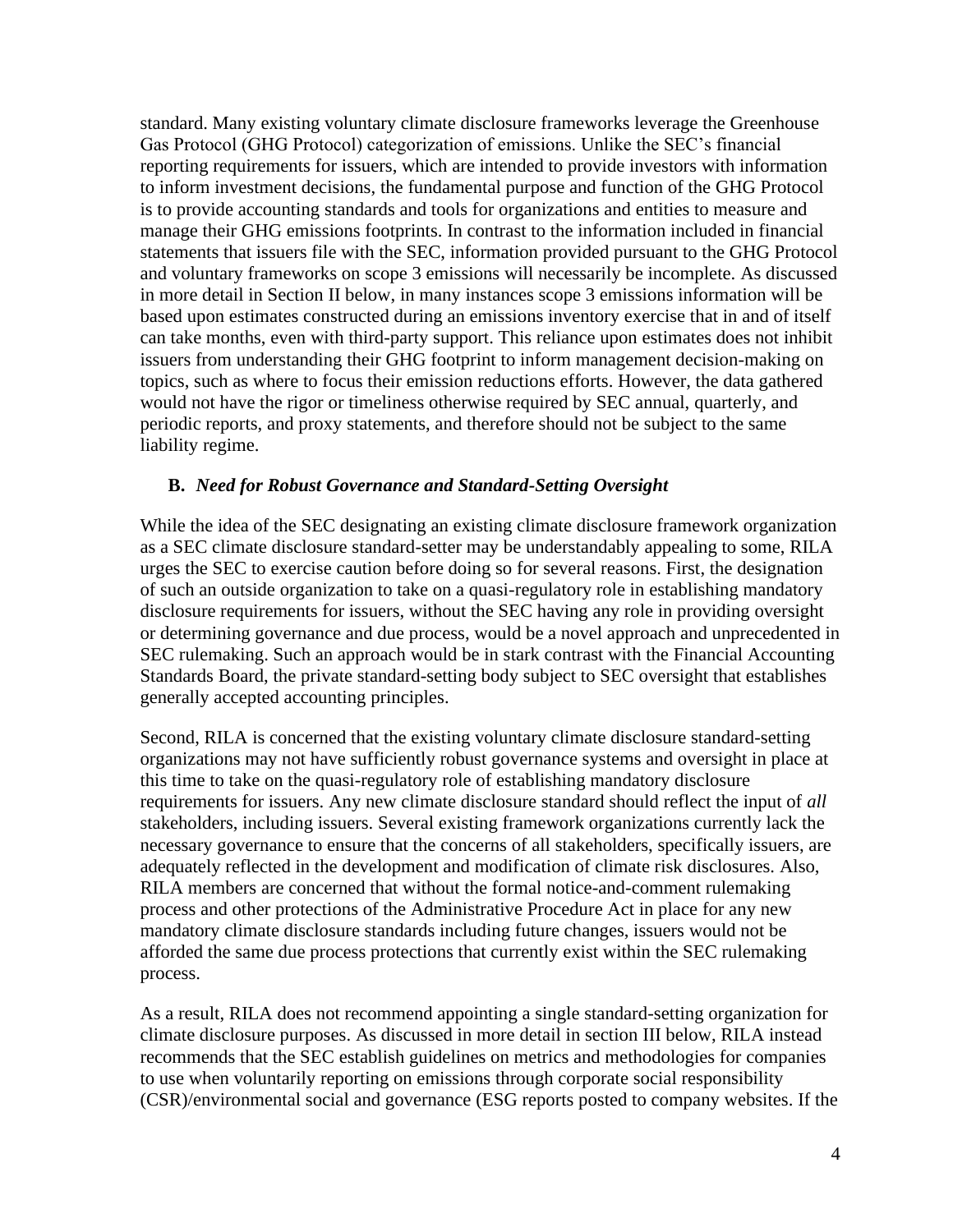SEC moves forward with a mandatory climate disclosure requirement, RILA recommends that the SEC be responsible for the development of any new climate disclosure framework, methodologies, and guidance. If developed thoughtfully, clearly established expectations by the SEC regarding climate disclosure and reporting would enable companies to better benchmark their climate performance, allow analysts to rate companies' performance based on consistent criteria, and provide investors with consistent data on which to make decisions.

In the event that the SEC chooses to designate an independent climate disclosure standardsetting body for SEC reporting purposes, the SEC should have oversight of such body and the independent body should be subject to appropriate procedural safeguards, including notice-and-comment rulemaking. Whether developed by the SEC or by a designated standard-setting organization, any mandatory climate disclosure requirements should be limited to matters that intersect with the SEC's scope of jurisdiction over investor protection and issuer transparency related to material financial risks. Climate-related questions outside of investor protection and issuer transparency are more appropriately addressed in other public policy forums.

### **C.** *Providing Issuers Maximum Flexibility in Reporting*

RILA members strongly urge that the SEC's current principles-based, materiality-focused approach to climate risks be the foundation of any new SEC disclosure requirement. These two bedrock principles provide issuers with flexibility in crafting disclosures that actually inform investor decision-making. To that end, RILA urges against the SEC substituting a rigid "one-size-fits-all" climate disclosure framework. When issuers are given flexibility, the existing climate disclosure frameworks are helpful in assisting issuers with crafting voluntary climate disclosures that reflect their business operations and material climate-related risks. No single existing framework is appropriate for every issuer and mandating a specific climate disclosure framework would raise several concerns.

First, issuers with international operations may already be subject to climate disclosure requirements under an existing framework. As jurisdictions across the globe begin considering mandatory climate disclosure requirements, RILA is concerned that a decision by the SEC to adopt a specific framework could subject issuers to a patchwork of disparate climate risk reporting requirements solely based on where such issuers operate. Not only would this impose unnecessary and onerous time and cost burdens on issuers, but it would also reduce the comparability of disclosures across issuers operating in different reporting jurisdictions. Therefore, until there is broader international consensus regarding the scope and methodologies of mandatory climate disclosures, rather than mandating a specific climate disclosure framework, the SEC should provide each issuer with the flexibility to select the climate disclosure framework(s) (or elements thereof) that is or are most "fit for purpose" with that particular issuer's material climate risks and geographic profile.

Second, when used flexibly by issuers, industry-focused frameworks have some key advantages, but there are also critical challenges with taking a strict industry-focused approach. The industry-focused approach of some existing frameworks can be helpful in informing an issuer of climate-related considerations to potentially include in its voluntary climate disclosure. For example, industry-specific standards tailor the level of disclosure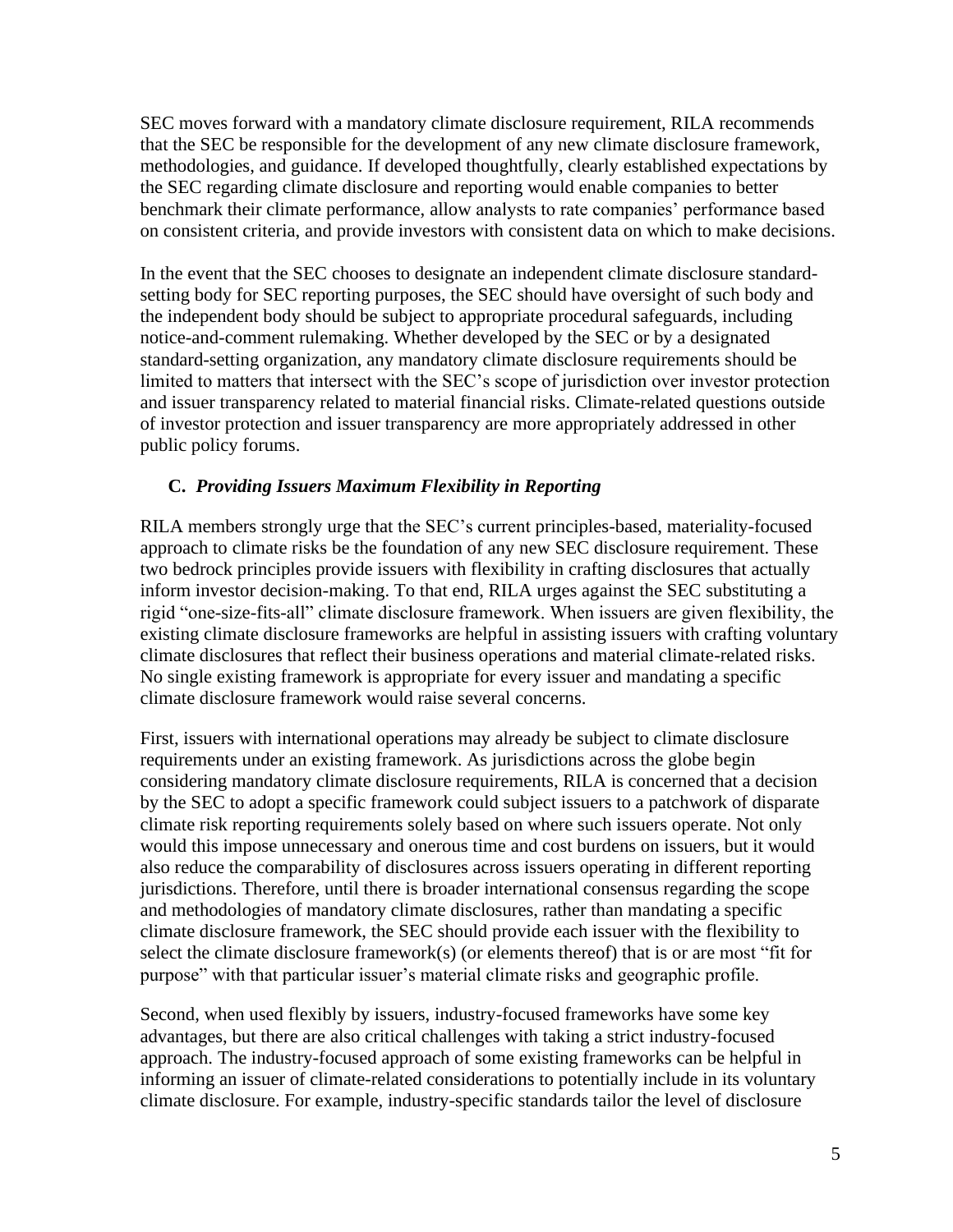based on the level of GHG emissions by industry, allowing issuers to focus on the material climate risks their operations may present. However, many issuers, including RILA members, operate complex businesses that span across multiple industries. The complexity of any given issuer's business creates reporting challenges under an industry-focused framework, most notably the challenge of defining the "industry" in which such an issuer operates.

Take for example the situation where a large retailer sells third-party brands of hardware, appliances, and other household products. This retailer also has some vertical operations that develop and manufacture its own private brand products. In trying to determine what "industry" it falls under for climate disclosure purposes, this retailer could be considered as operating in the retail sector to the extent it operates physical stores and an e-commerce business. Or it could be included in the category of chemical manufacturers to the extent it develops, manufactures, and sells private brand cleaners. Alternatively, it could be included in the category of heavy industrial manufacturing with respect to its production of appliances. The more complex an issuer's business, the more extensive and multi-dimensional the issuer's industry-specific climate risk disclosure requirements would be. For this hypothetical retailer, it is unlikely that one single industry-focused standard would be appropriately tailored to the issuer's material climate-related risks. Instead, allowing this issuer to select the most "fit-for-purpose" climate disclosure framework, while also borrowing elements from other frameworks, would ensure that the issuer produces the most decision-useful disclosures.

Given these considerations, the SEC should continue its proven approach of requiring principles-based disclosures with a focus on materiality. While RILA members would not object in principle to rulemaking that requires issuers affirmatively to consider making voluntary climate-related disclosures, if the SEC moves forward with a mandatory climate disclosure requirement, the concerns noted above argue in favor of a more flexible approach that allows issuers to adopt or borrow from a variety of climate disclosure frameworks. With this flexibility, issuers will be well positioned to provide investors with disclosures that best inform their investment decisions.

# **II.** *Quantification and Comparability of GHG Emissions Challenges*

RILA members broadly support providing voluntary qualitative climate risk disclosures, which have a broad purpose and are intended to detail not only companies' carbon footprints but also efforts to lower GHG emissions and mitigate climate risks. Any mandatory climate disclosure requirements should establish clear expectations for disclosure and reporting and focus specifically on material climate-related financial risks and impacts. Doing so will provide focus on consistent data collection and reporting efforts over time. In contrast, a broad mandatory requirement to disclose quantified and verifiable information on all scope 1, 2 and 3 GHG emissions would present significant challenges, including data collection challenges, and would lead to untimely, incomplete, and uneven data that ultimately would not provide investors with timely, comparable information for decision making.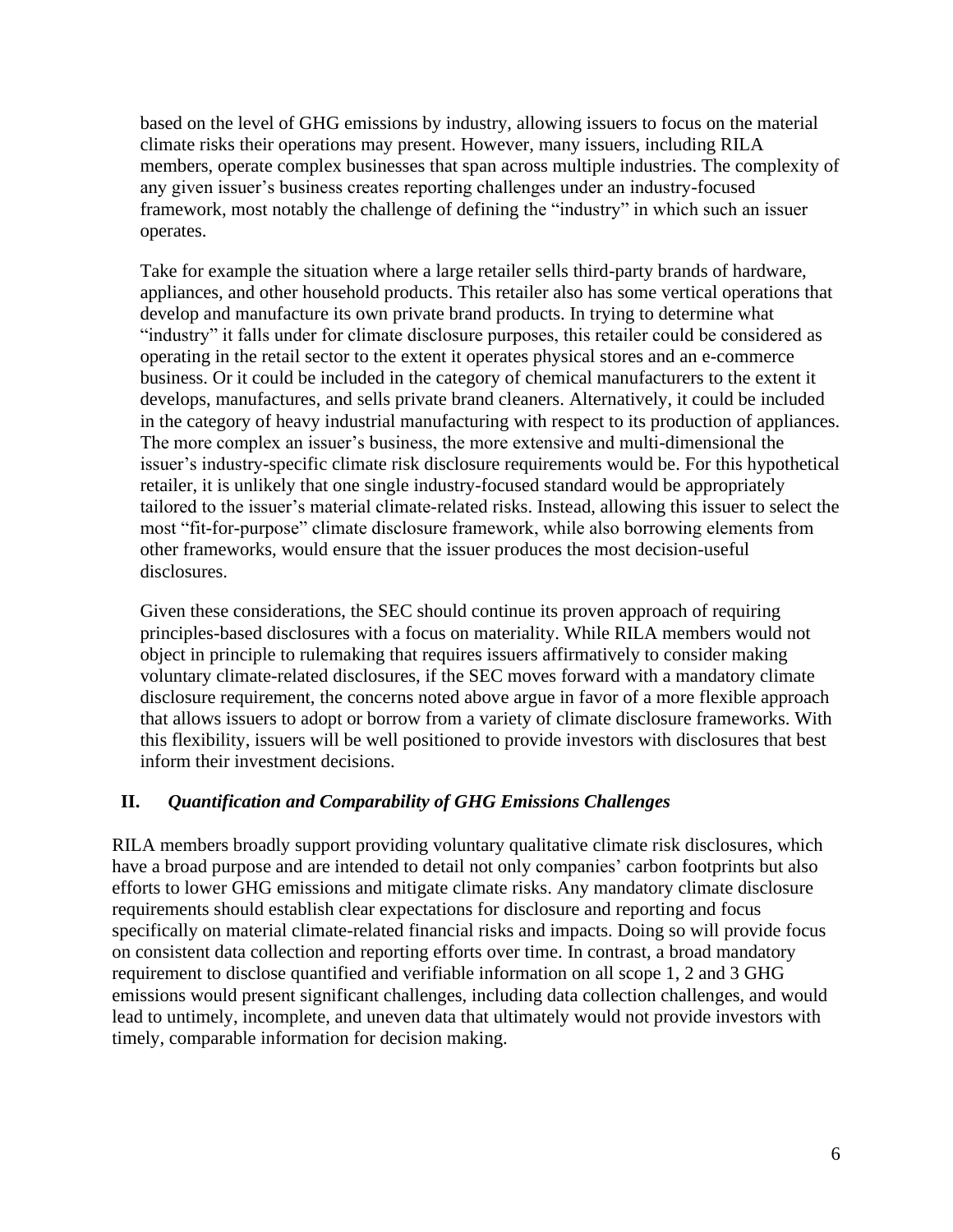#### **A.** *Data Collection Challenges*

Those RILA members that currently make voluntary climate disclosures already invest substantial resources in quantifying their scopes 1 and 2 GHG emissions. Even so, challenges like missing or incorrect data and information may lead companies necessarily to develop methodologies to gap fill or approximate missing scopes 1 and 2 data. Furthermore, it is nearly impossible for retailers to gather reliable and verifiable information on their entire scope 3 GHG emissions footprint for several reasons.

Retailers face significant challenges collecting emissions data related to scope 3 GHG emissions for product supply chains. Retailers sell millions of products each year to U.S. consumers. These products are comprised of an untold number of component parts and raw materials. A vast majority of RILA's members are not vertically integrated and, even if they sell private brand products, do not own the facilities that manufacture the goods they sell. Instead, retailers purchase finished consumer products from hundreds of thousands of U.S. and foreign brands, manufacturers, and suppliers. Retail companies generally do not have the ability to verifiably measure the emissions of their tier-one suppliers resulting from the manufacturing process for finished goods, much less the emissions of second- and third-tier suppliers of component parts or raw materials for those finished products.

When attempting to gather the data necessary to calculate scope 3 product supply chain emissions, retailers must rely on a long list of third parties, the majority with which they have no contractual relationship requiring disclosure of GHG emissions information. Retailers must therefore rely on the parties with whom they do have a contractual relationship (typically tier-one suppliers) to try to collect cumulative data (or estimated data) from component and raw materials suppliers to develop approximate holistic, product-specific emissions profiles. For purposes of a mandated climate disclosure, this emissions data is most accurately and appropriately disclosed by the product suppliers themselves as part of their own emissions profiles rather than retailers sharing estimated subsets of this data on their behalf.

Another challenging area involves the calculation of scope 3 GHG emissions related to transportation (ocean, air, rail, and truck) and distribution services. While some RILA members own and operate their own fleet of trucks, the vast majority of RILA members contract for transportation from third-party service providers. Retailers are dependent upon these third parties for scope 3 GHG emissions data and, much like emissions from product supply chains, may have limited visibility into the accuracy of the data provided and methodologies used to calculate the emissions allocated to the retailer. Furthermore, any scope 3 GHG emissions data related to the production of consumer products or transportation and distribution services for retailers will be redundant to the extent that any vendor or service provider is also a U.S. issuer. Given this inevitable redundancy, the value of such disclosures will be limited and outweighed by the costs and administrative burdens on retailers to collect this information.

Retailers also face challenges calculating scope 3 GHG emissions related to consumers' use of products sold by the retailer and the end of life for such products. Each year, retailers sell millions of consumer products to U.S. consumers, ranging from food, apparel, footwear,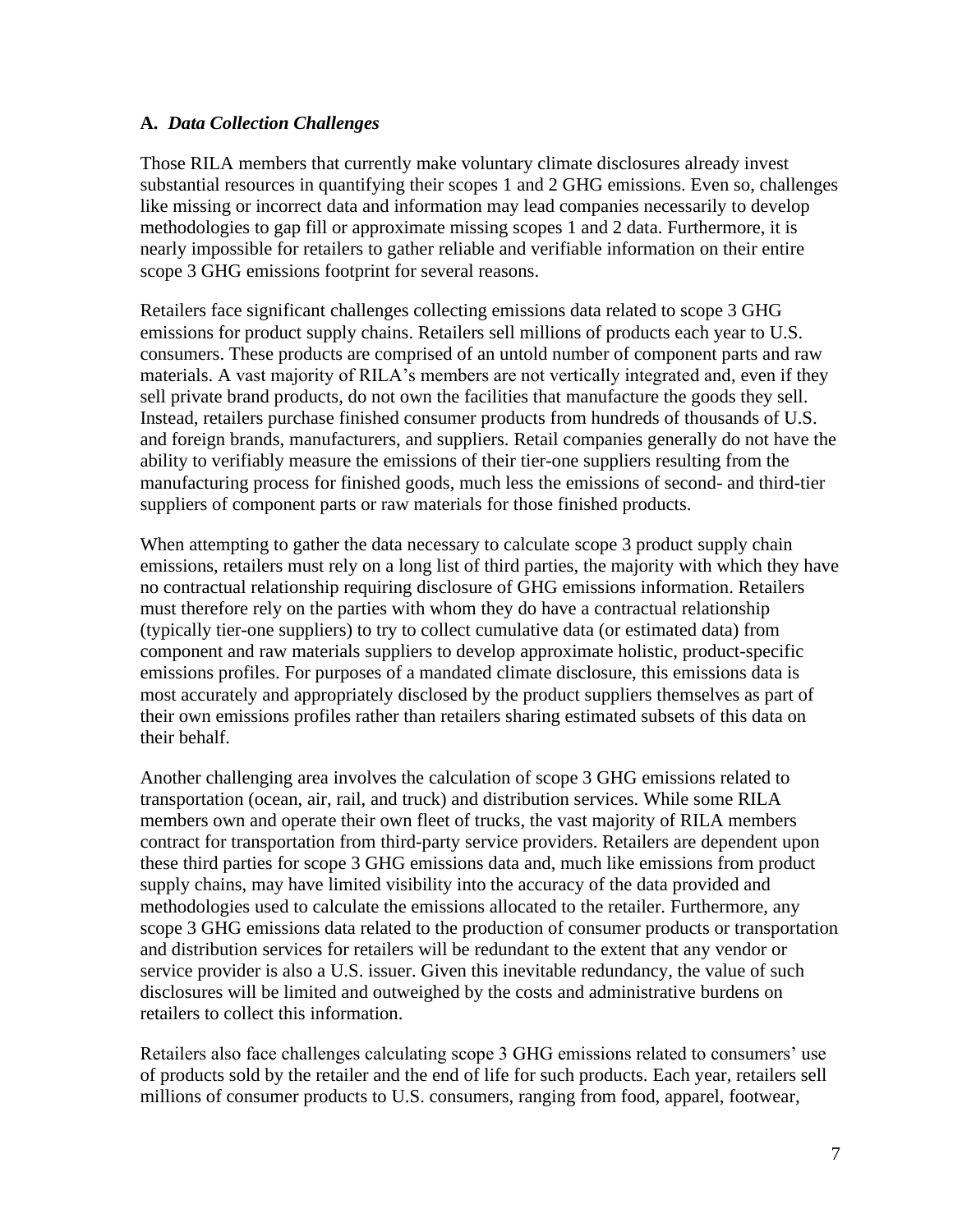accessories, toys, electronics, sports equipment, pet supplies, appliances, office supplies, home décor, home repair, garden, auto repair, tools, and hardware to health and beauty products and countless other items. While there are a few emerging tools available to assist retailers in making scope 3 GHG emissions calculations in connection with consumer use of specific products (*e.g.*, the Environmental Protection Agency's ENERGY STAR emission calculator for certified ENERGY STAR products), there is no overarching methodology or tool that would help retailers calculate scope 3 GHG emissions from consumer use and end of life for each of the hundreds of thousands of categories of products sold each year. This absence of tools and methodologies means that consumer use and end-of-life product emission calculations will necessarily be based on inconsistent methodologies and estimates, resulting in information with limited usefulness to investors.

Given the challenges of collecting and validating the broad range of data that would be required to provide comprehensive and accurate scope 3 GHG emissions reporting, RILA urges the SEC to only include scopes 1 and 2 GHG emissions data in any future mandatory climate disclosure. Limiting mandatory climate disclosure to scopes 1 and 2 GHG emissions would not prevent a company from choosing to voluntarily disclose some or all its scope 3 climate emissions along with any appropriate disclaimers as to its current accuracy.

#### **B.** *Challenges with Comparability of Emissions Data*

It should be noted that while any SEC requirement for disclosure of GHG emissions data could potentially result in decision-useful information for investors regarding a specific issuer, it would not necessarily promote comparability between issuers. Whether a company reports a particular source of GHG emissions under scope 1, 2, or 3 is entirely dependent upon the specifics of that company's operations. Not all companies within an industry have uniform supply chain structures or operations. For example, within the retail industry, retail companies can have disparate core businesses (*e.g.*, grocery retail supply chains and operations compared to apparel or auto parts retailers). And even within the same retail business categories (*e.g.*, grocery, auto report, big box, discount, specialty, apparel, pharmacy, home furnishing, sporting goods, etc.), retailers may have disparate business models (*e.g.*, "brick and mortar" stores, omnichannel, and e-commerce). As a result, for purposes of their voluntary emissions disclosures, the same source of GHG emissions would fall under different scope categories.

For example, a hypothetical Retailer A that owns and operates its own truck fleet would report related emissions data in scope 1. In contrast, for Retailer B that contracts for trucking services, the emissions related to transportation for these services would be reported under the scope 3 category. Retailer A's strategy to own and operate its own trucking fleet is not inherently any more or less sustainable than Retailer B's strategy to contract for those services. However, a comparison of the two companies without note of this necessary context may make Retailer A look "worse" because it would report higher scope 1 emissions. Additionally, requiring disclosure of scope 3 GHG emissions would not necessarily enhance stakeholder understanding of a particular issuer's climate impact and risks. Rather, these differences can be driven by the issuer's ability to collect information and the specific methodology and underlying assumptions the company uses to calculate scope 3 GHG emissions. In our hypothetical, issues with collecting comprehensive, accurate, and reliable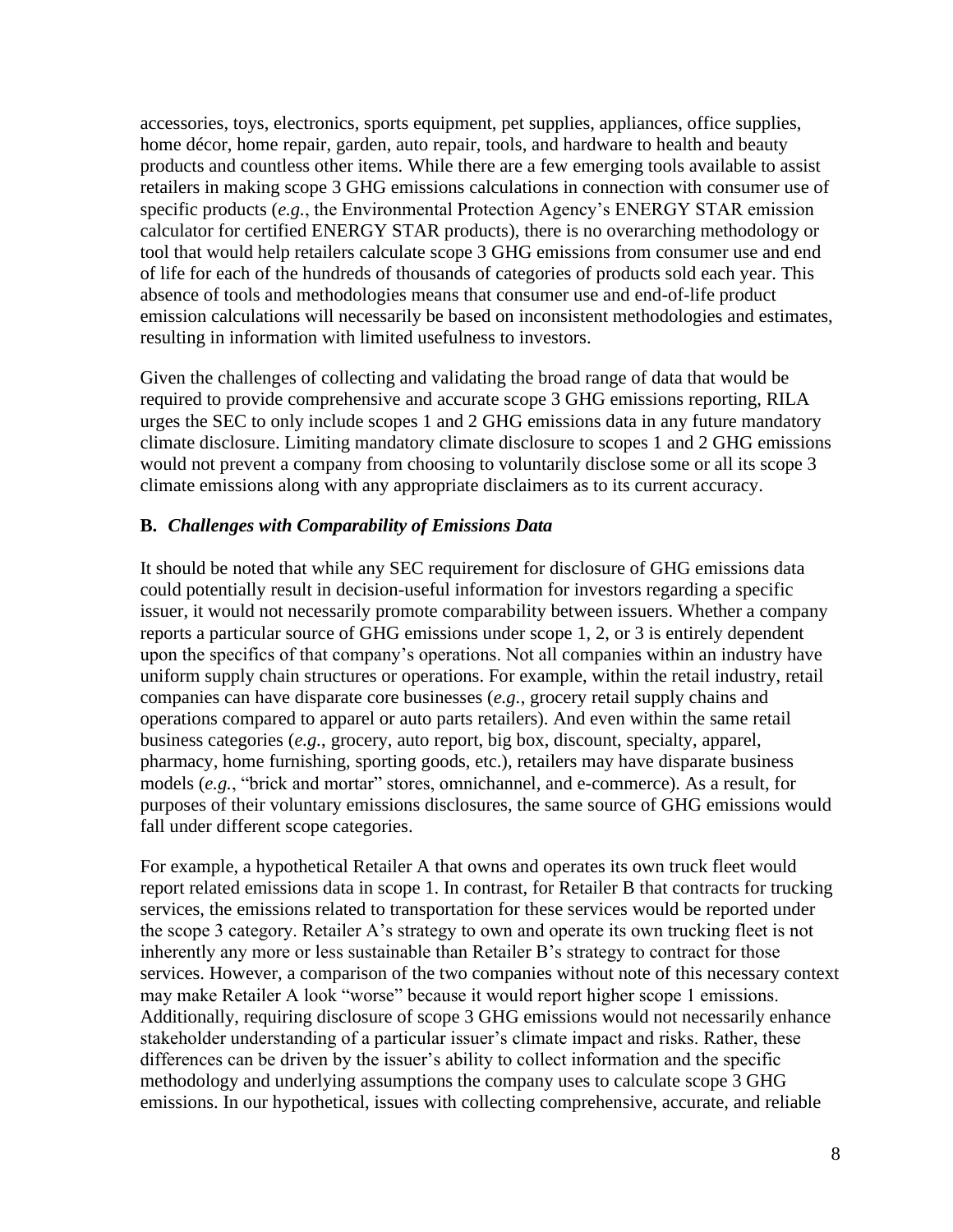scope 3 GHG emissions data could in fact make Retailer B appear to be a lower producer of emissions and a "better" company regardless of whether Retailer A or Retailer B truly had lower GHG emissions related to its operations.

Another example of where retailers may be challenged to calculate scope 3 emission data involves a retailer that sells a wide range of frequently changing products. These retailers may face significant challenges collecting data on emissions from consumers' use of products sold by the retailer and end of life for these products. If a retailer is unable to gather reliable information, it may choose not to disclose any information or set climate-related goals for that category. A second retailer may have a simpler product assortment for which data collection or estimation by extrapolation is easier and, as a result, this retailer would be able to make a fuller disclosure. This fuller disclosure does not necessarily make the second retailer's operations any more climate-friendly or less subject to climate risks than the first retailer, and a comparison of the two disclosures will not provide investors with comparable actionable data.

These challenges argue against the SEC imposing added onerous administrative burdens on issuers in connection to any SEC mandatory climate disclosure requirement (*e.g.*, XBRL tagging in connection with 10-K filings meant to enhance comparability) that would be resource intensive without yielding sufficient benefits for investors. Understanding the additional context of a particular retailer's product mix, supply chain operations, and business model is essential to understanding the limitations of providing comparable industry data that aligns with the GHG Protocol scope categorization structure.

## **III.** *Format and Timing of Any Potential Mandatory Climate Disclosure Requirement and Liability Considerations*

While some issuers have developed robust processes and procedures for collecting emissions data and extensive experience reporting on these issues in their voluntary corporate CSR/ESG reports, other issuers are only just beginning to consider how to gather and disclose climaterelated information. Furthermore, gathering reliable inputs for producing these voluntary disclosures is still challenging, as the systems for collecting this data internally and externally for issuers is still at an undeveloped stage. Given these challenges, any new mandatory climate disclosure requirement should not be subject to mandatory third-party audit or assurance requirements, nor should they be subject to CEO and CFO certification, as appropriate processes for validating this data are not widely available. Additionally, given the extended timeline associated with collecting the required data, such climate disclosures should not be mandated for inclusion in issuers' annual reports or proxy statements and should be furnished rather than filed within SEC filings. Regarding liability considerations, to the extent any such mandatory disclosures involve projections or assumptions involving future events, these disclosures should be considered forward-looking statements. Finally, any new mandatory climate disclosures should have an extended implementation period to allow market-based tools and resources to develop and give issuers time to establish processes and procedures for collecting and reporting data.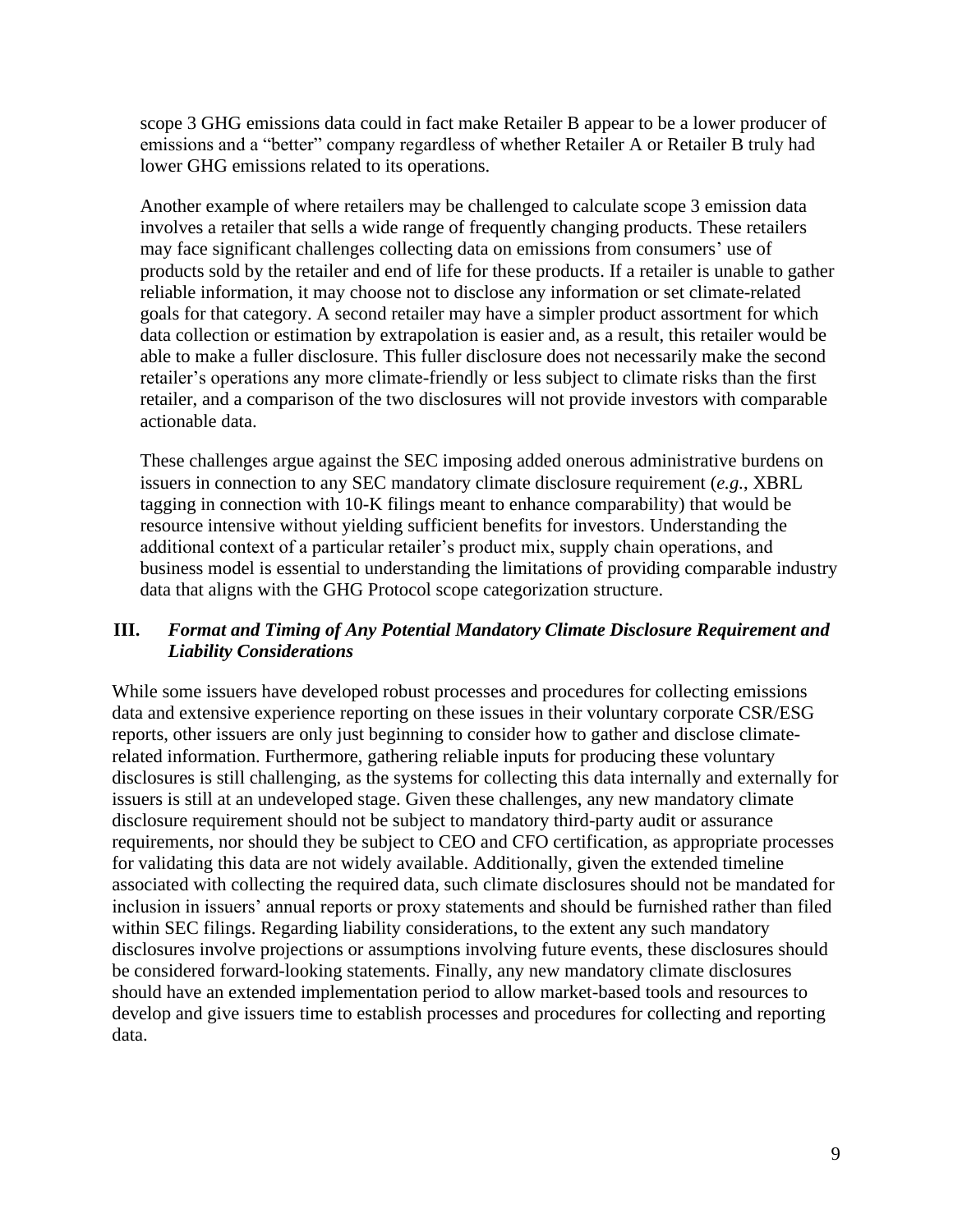### **A.** *Challenges with Validating Scope 3 Climate Disclosure Data Argues against Requiring Sarbanes-Oxley Certification*

Those RILA members that currently make voluntary climate disclosures on scopes 1, 2 and 3 emissions (whether in their company CSR/ESG report or some other statement) have extensive processes and procedures in place for validating or assuring the integrity of the reported data and underlying methodologies and provide appropriate disclosures on the accuracy of such data. These robust assurance processes for climate risk disclosures can involve internal review (*e.g.*, by internal audit teams), external third-party assurance service providers, or both and may be too difficult and costly to implement for some smaller public companies.

Based on member feedback, RILA notes that, in general, the climate data that issuers are able to collect from internal sources (*e.g.*, scopes 1 and 2 GHG emissions related to stores and facilities) can be subject to reasonable validation processes. However, requiring assurance for *all* scope 3 GHG data for which collection is entirely dependent on the cooperation of thirdparty suppliers or service providers would be challenging. Those third parties, such as vendors that operate in jurisdictions outside the U.S., often lack sufficiently sophisticated systems and data to meet SEC assurance standards. Furthermore, in some instances, third parties may simply be unwilling or unable to provide the inputs for these GHG emissions calculations, further limiting companies' ability to report on and the adequacy of assurance for these items.

In addition, the field of climate disclosure assurance is relatively new and there are currently a limited number of service providers with the necessary skills and experience to perform climate disclosure assurances. Any mandatory requirement for third-party assurances would place strains on the already limited number of service providers and potentially result in a situation where issuers would be unable to obtain a qualified service provider to perform a mandated assurance review.

Therefore, given the lack of widespread adoption of reliable systems and processes for quantifying and assuring climate risk-related data and limited number of qualified third-party climate disclosure assurance service providers, climate risk disclosures should not be subject to the third-party certification processes of the type that currently apply to financial reporting under the Sarbanes-Oxley Act.

#### **B.** *Reporting Windows for Emissions Data Support Not Requiring Companies to Include Information on Annual Reports or Proxy Statements*

Unlike the sophisticated, well-developed information technology systems that many issuers use for financial reporting purposes, no comparable, widely adopted, and commercially available systems exist for emissions reporting. There can be significant lags associated with gathering emissions data, a process that depends heavily on third-party cooperation and compliance with reporting requirements that may or may not be included in existing vendor contracts. For example, consider a company conducting an emissions inventory through scope 3 for the first time with the help of a third-party consultant. Even with a sole focus on domestic emissions, there can be significant delays (several months or more) in getting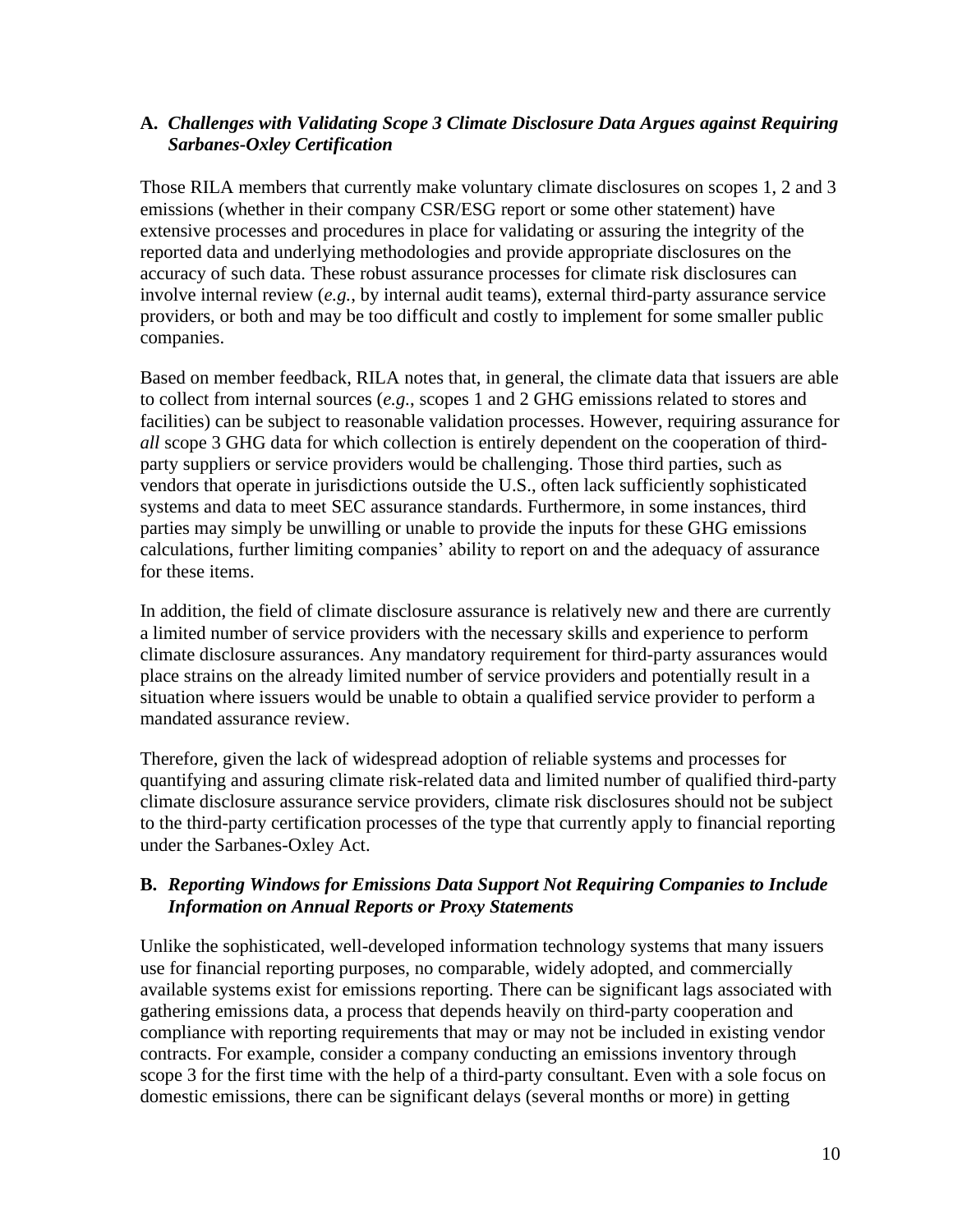accurate domestic energy consumption data and information. These challenges are exacerbated for retail issuers with international retail or sourcing operations. Conducting a full inventory may take up to six months or more, even with the support of a specialized firm. The inventory will inevitably include many estimates, extrapolations, and necessarily use best available data, which itself will be outdated by at least a few months by the time the inventory is completed and metrics are reported.

Moreover, given the resource intensity of the exercise, the company will be unlikely to conduct this exhaustive analysis every year, but instead will typically use the most recent emissions estimates for ongoing internal guidance for management decisions as to where to focus company emissions reduction efforts. Also, because of the data accuracy and timeliness limitations, the company would likely only be able to seek assurance on their scopes 1 and 2 data, which at best may not be complete and fully accurate for two or more months while missing or inaccurate information and data are addressed. If mandatory reporting is required for all issuers across industries, then the increased demand for third-party emissions inventory specialists, vendors, suppliers, and assurance providers would cause the process to take even longer.

Not only would requiring concurrent financial and climate disclosure reporting impose significant burdens and resources constraints on retailers' financial reporting, internal audit, and other business teams, as detailed above, it is unlikely that many issuers could provide meaningful disclosure of annual emissions and other climate-related data with sufficient time to incorporate these disclosures into their immediately subsequent annual reports or proxy statements. Instead, this information would have to be included in the following year's annual report or proxy statement. An annual report or proxy statement that includes current financial information in conjunction with dated (18 months or more old) climate-related information may not be useful to investors in making investment decisions.

Therefore, RILA urges the SEC not to require mandatory climate disclosures on annual reports or proxy statements.

### **C.** *Alternative Formats for Climate Disclosures and Liability Considerations*

In light of all of the above challenges and concerns raised in these comments, RILA and its members believe that, at this time, the best approach would be for the SEC to continue to allow companies to voluntarily report climate-related disclosures through corporate CSR/ESG reports posted to company websites. To ensure the materiality and consistency of investment decision-making information provided, the SEC could establish new guidelines on metrics and methodologies for companies to use when voluntarily reporting on emissions. Such guidance could benefit issuers by providing them with clearer guidelines to navigate an increasingly crowded field of disclosure frameworks and evolving sustainability disclosure practices.

For those companies that are already providing climate-related information in their CSR/ESG reports, SEC guidance for voluntary reporting could help streamline and focus data collection and reporting efforts. This approach would also give those companies that have not previously reported emissions data the time necessary to develop processes and to put into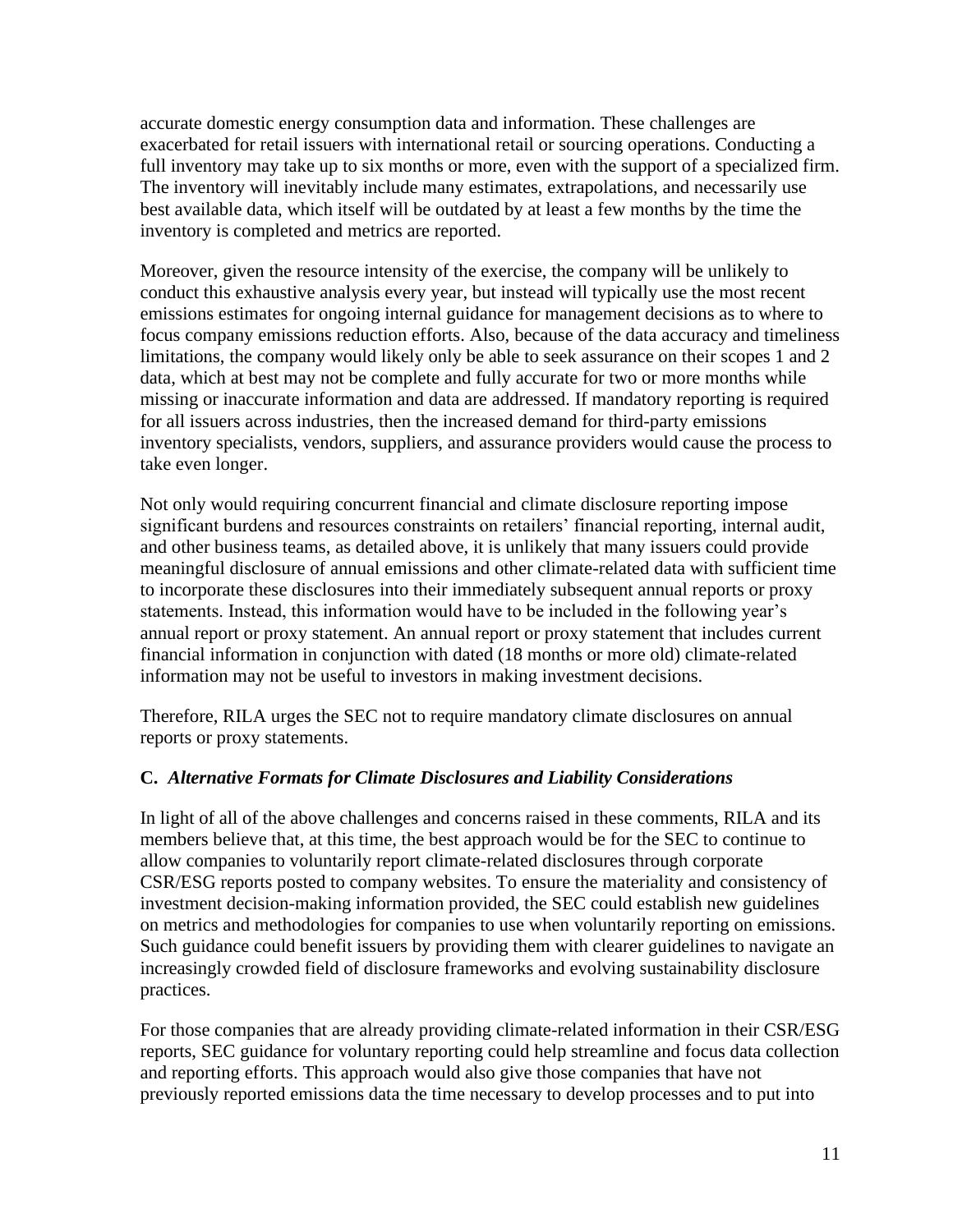place systems for doing so. Moreover, such an approach would allow time for the development of international consensus on the appropriate metrics, methodologies, and formats for climate disclosure. Finally, such a thoughtful and considered approach by the SEC would give time for market-based tools and resources to develop to assist issuers in climate risk reporting.

If the SEC deems that separate mandatory climate disclosures are necessary, RILA believes that the better approach for reporting climate-related disclosures is by making such disclosures on Form 8-K or a new climate-specific disclosure form rather than on Form 10- K. Providing this information on Form 8-K or a climate-specific form would give issuers that face varying challenges with collecting climate-related data more flexibility in the timing for their reporting. This flexibility will be of key importance in the early stages of any new required climate-related disclosures, as issuers will have varying degrees of sophistication in collecting and compiling this information.

Additionally, these disclosures should be "furnished" on Form 8-K or a new climate-specific disclosure form as opposed to "filed." This approach would be consistent with both the existing practice of many issuers that furnish their annual CSR/ESG Reports on their Form 8- K and recent SEC actions in the area of disclosures related to payments for resource extraction. As the SEC recently noted in a separate rulemaking, disclosures that are for the purpose of increasing transparency of corporate operations, as opposed to disclosures intended to provide investor protection, are more appropriately treated as "furnished."<sup>3</sup> Climate risk disclosures are more akin to disclosures that are intended to provide transparency of a particular issuer's production of emissions and broader impact on the global climate, rather than traditional disclosures intended to provide investor protection. This is the case even though some investors may consider these disclosures in making investment decisions.<sup>4</sup> Treating these disclosures as furnished, and thereby reducing the potential liability associated with such disclosure, will also facilitate a more fulsome and open process by issuers in disclosing this information. Nonetheless, requiring this information to be furnished will still address concerns with misleading climate-related disclosure (*i.e.*, "greenwashing"), as the disclosures will remain subject to the antifraud provisions of the Securities Exchange Act of 1934.

Finally, to the extent the SEC adopts mandatory climate-specific disclosure requirements, many of these disclosures should be considered "forward-looking statements" under the Private Securities Litigation Reform Act (the "PSLRA"). Climate change is an emerging and constantly changing risk and many of the disclosures related to climate change will inherently involve predictions, projections, or statements premised on assumptions about future climate change, emissions reduction targets, and projections about risk mitigation and future energy use, among a myriad of other areas. Therefore, in the event the SEC adopts mandatory climate-specific disclosure requirements, disclosures that are not based solely on

<sup>&</sup>lt;sup>3</sup> Securities and Exchange Commission, Disclosure of Payments by Resource Extraction Issuers, 86 Fed. Reg. 4,662, 4,685-86 (Jan. 15, 2021).

<sup>4</sup> *Id.* at 4,686.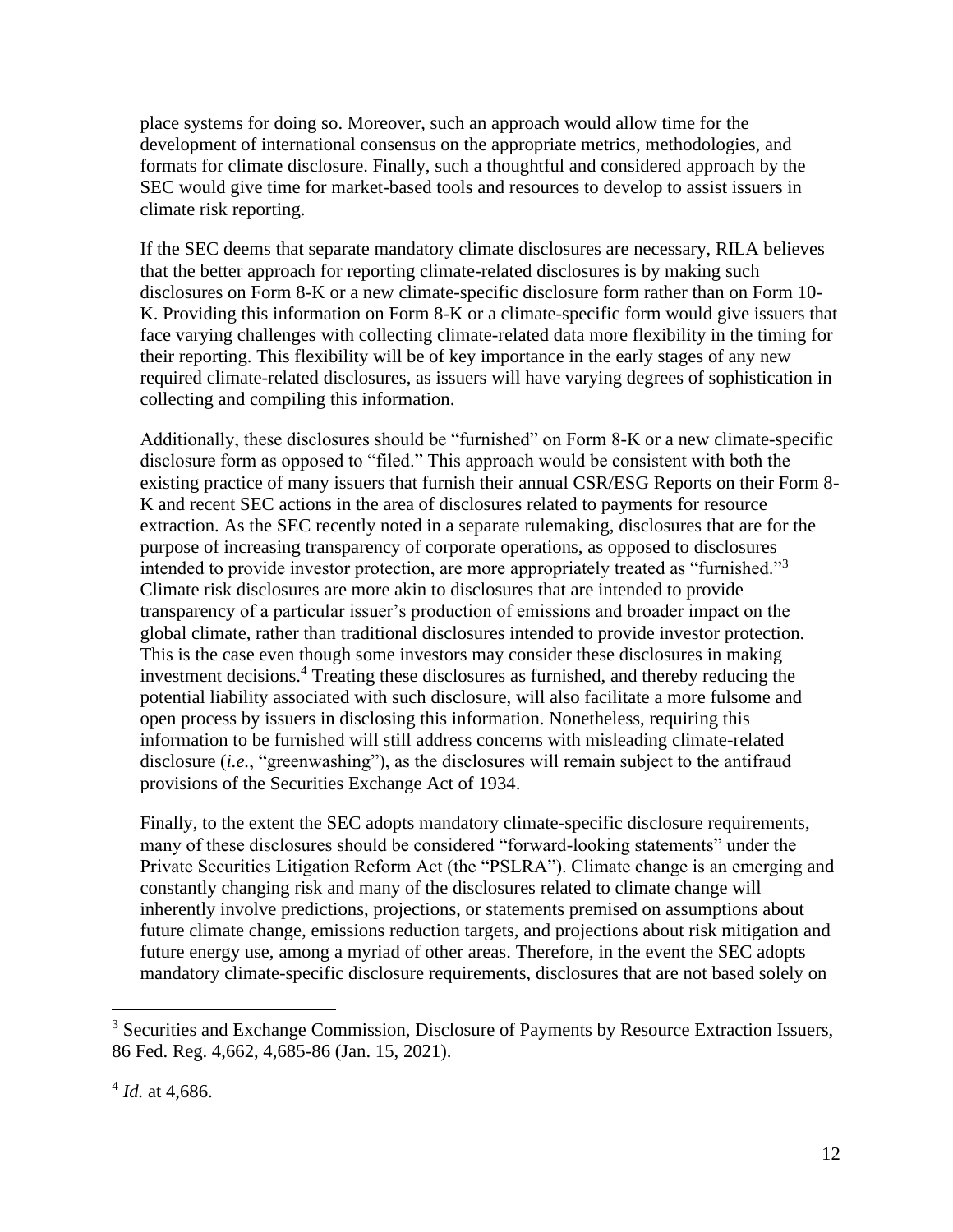historical fact but instead involve predictions, projections, or assumptions should be considered forward-looking statements and afforded the associated safe harbors under the PSLRA.

## **D.** *Timeframe Needed for Implementation Of Any New SEC Climate Disclosure Requirement*

RILA's recommended option that the SEC provide guidelines for voluntary climate reporting could be implemented by the regulated community within a reasonable timeframe. However, if the SEC moves forward to impose additional mandatory quantitative climate risk disclosure requirements, it is of paramount importance that any disclosure requirements be phased in over an extended transition period determined in collaboration with a multistakeholder group. As noted above, not all issuers are currently reporting on climate-related emissions. These companies will need adequate time to set up the necessary data collection processes for meaningful disclosures. Companies that currently provide voluntary reporting also will need time to modify and adapt their processes to comply with the new mandatory reporting requirements. This could include changing the type of data collected, the timing of data collection, and modification of assurance and validation processes.

If companies are required to report all scope 3 emissions, it is even more critical that companies be given a realistic timeframe for implementation. As detailed in section II above, retailers will need time to work with suppliers and service providers to gather supply chain product-related and transportation emissions data, as well as consumer use and end-of-life product-related data. There are some ongoing efforts to develop tools and resources to address the needs of issuers around data collection and emissions calculation methodologies (e.g., Environmental Protection Agency Center for Corporate Climate Leadership). However, these efforts are just beginning and have not yet developed comprehensive, universally accepted resources and tools. Lastly, having an appropriately long phase-in for implementation will allow time for the development of climate data collection, analysis, and market-based reporting tools and resources, which will help ensure the fulsomeness and accuracy of issuers' climate disclosures.

As the SEC moves forward with its deliberations on this issue, it is critically important that all interested stakeholders be actively involved in the process so that the ultimate results meet the needs and interests of all parties and can be realistically complied with by issuers.

\* \* \*

In conclusion, RILA and its members support the SEC's ongoing efforts to provide investors with all material information relevant to investment decision making, including climate riskrelated information. Responding to the economic and moral imperatives of climate change requires thoughtful and meaningful action and we look forward to partnering with the SEC in the